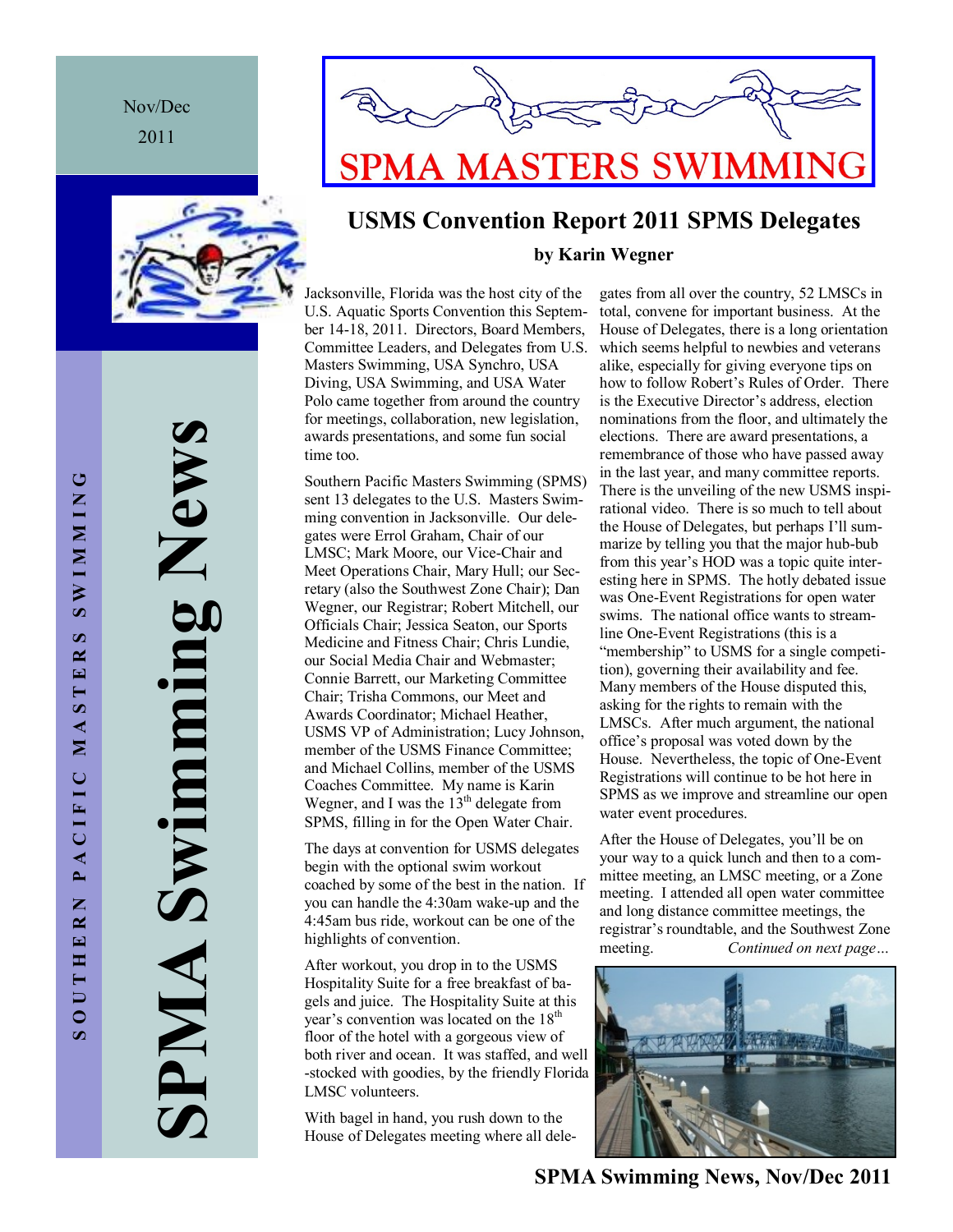### **USMS Convention Reports 2011**

### **by SPMS Delegates**

At Long Distance Committee, some of the more exciting news was the announcement of future National Postal Championship hosts and National Open Water Championship hosts, including some here in SPMS. The 3000/6000 Yard Postal Championships of 2012 will be hosted by the Long Beach Grunions. The 2013 National 10K Open Water Champs will be hosted by Swim Las Vegas Masters. The 2013 National 2.4 Mile Open Water Champs will be hosted by Mission Viejo Masters.

As a delegate's day of committee meetings comes to a close, there is dinner and then the return to the Hospitality Suite for some great social gatherings and free adult beverages and snacks. The interesting topics of the day's meetings continue in the social environment, where it is apparent how much we all love our sport and USMS.



*Jacksonville Florida at Night - Convention 2011*

On Saturday night the Aquatics Awards Banquet brings everyone out in their best suits and dresses. This is where all sports represented at the convention come together to present awards, eat a good meal, and have some laughs. The USMS portion of the show is always the best, with a hilarious skit that brings the whole banquet hall into laughter. One of the highest honors in USMS, the Coach of the Year Award, was presented during the banquet to SPMS's own Chad Durieux from Rose Bowl Masters. Great job Chad!

Sunday morning, convention wraps up and all delegates take flights or drives back home full of ideas and plans for bettering their local organization. A few of our SPMS delegates would like to share their convention experiences with you.

#### *Mark Moore's Report*

As a member of the Championship Committee, I serve in an advisory capacity to national championship hosts and make recommendations and decisions that enhance the quality of championship meets. Here is an update on the National Championship pool meets for 2012-2013. I hope that you all plan to attend several of these meets!

#### 2012 Spring Nationals: April 26-29, 2012

Will take place in the brand new Greensboro Aquatic Center in Greensboro, N.C.

### **SPMA Swimming News, Nov/Dec 2011**

2012 Summer Nationals: July 5-8, 2012 Omaha, Nebraska. This is an opportunity to swim in an amazing facility and experience Olympic Trials. 2013 Spring Nationals: May 9-12, 2013 Will take place in the newly renovated IU Natatorium in Indianapolis, Indiana. 2013 Summer Nationals: August 7-11, 2013 Will be held in Mission Viejo, CA, hosted by Mission Viejo Masters!!!

#### *Dan Wegner's Report*

Being the SPMS Registrar I attended all of the Registration Committee meetings. The meeting discussions centered around requirements for card printing and one-event registrations.

Some registrars are not printing membership cards regularly, and the committee voted to change card-printing to a requirement within 14 days of member registration. If cards are in the queue for 30 days, the National Office may print and mail the cards and bill the LMSC. Southern Pacific is not one of the LMSCs of concern, but I volunteered to take on the card printing of other LMSCs if they get behind.

Like the annual club welcome package I created for SPMS, and which the National Office adopted, there was discussion about creating a member welcome package.

For One-Event Registrations there is a problem with accurate information arriving at the National Office. To address this, the committee wants all one-event registrations to be done via online entry.

After the defeat of a proposed national One-Event Registration fee, I spoke with Executive Director Rob Butcher and volunteered our LMSC as a potential pilot program for the new oneevent fee registration solution.

Congratulations to Chad Durieux for being selected USMS 2011 Coach of the Year! This is a great honor for SPMS, and the 7th time that a SPMS coach has received this award.

Everyone received the shirts I ordered for SPMS delegates, and everyone looked great representing SPMS at convention!

#### *Jessica Seaton's Report*

The Jacksonville Hyatt Regency Hotel and Conference Center is located on the St. John's River, with a boardwalk running along side the river. Although most of my time was spent in meetings, a short walk along the boardwalk to grab lunch each day provided a nice break.

Being a member of the Rules Committee, I attended the three meetings that were held. This was not a Rules year, so in order for a rule change to be passed, the Rules Committee first has to deem it an emergency. If we deem it an emergency, then 90% of the House of Delegates (HOD) has to vote in favor of the rule in order for it to be implemented. *Continued on next page...*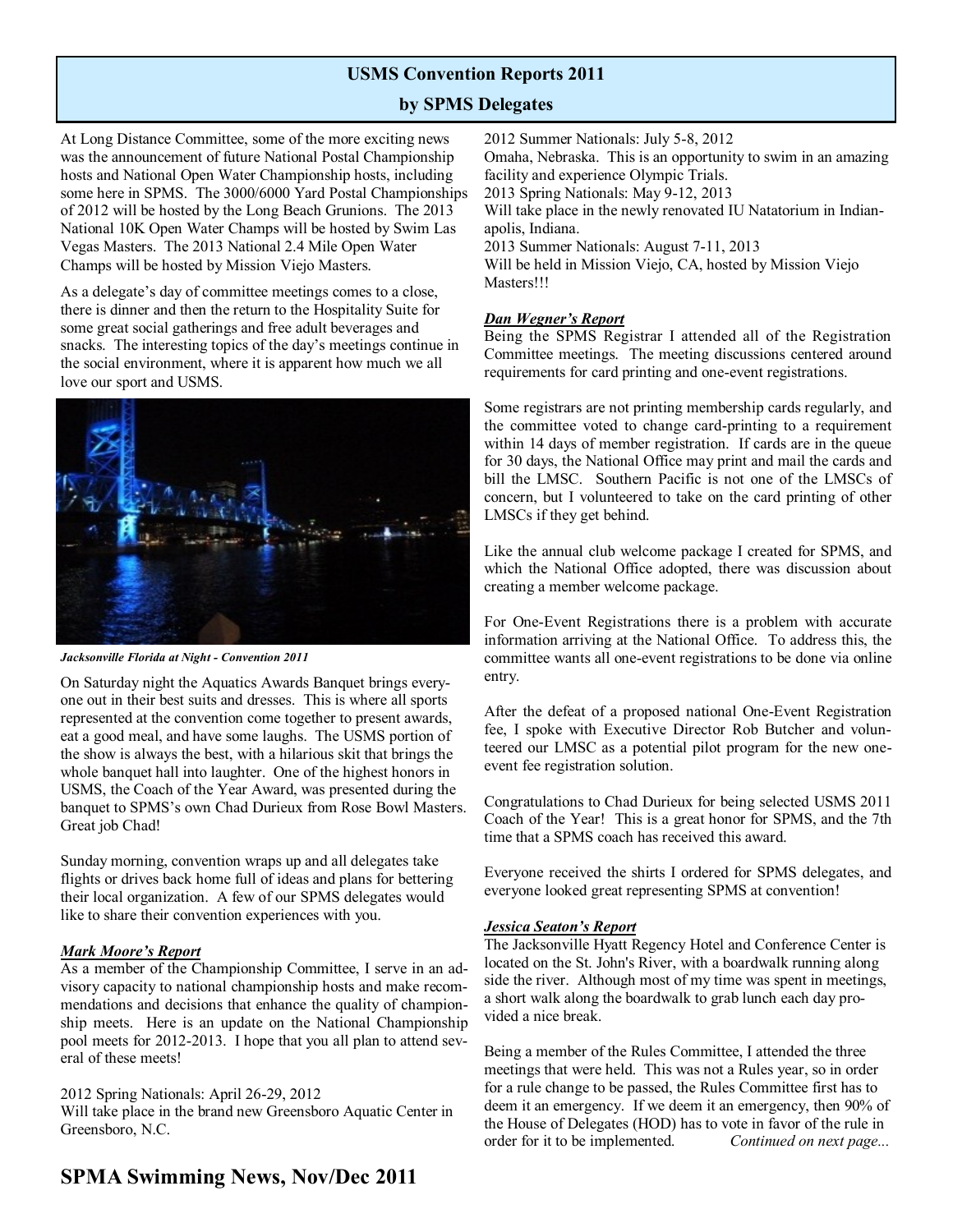No rules were deemed an emergency, but USMS automatically adopts rule changes made by USA Swimming unless the Rules Committee votes not to adopt a change. We approved several of those rules. The HOD voted to approve a suspension of the rules to allow the use of overhead cameras without a tertiary system (no timers) at the request of the Championship Committee at the upcoming Long Course National Championships being held in 2012 in Omaha directly following the Olympic Trials.

I was Vice Chair of the Sports Medicine Committee. We discussed several research projects, whether sports medicine lectures at National Championship meets are worth the time and effort (they're not), and our relationship to USMS *Swimmer* magazine. We did decide that health screenings at Nationals are valuable. At Mesa this past May, a skin cancer screening was well received. The sports medicine lecture this year was a presentation of the film about the Pathstar program organized by Dr. Nancy Iverson. Oglala Lakota tribe members are sent to the Bay Area for a week to learn to swim and then swim from Alcatraz to San Francisco. The participants are instructed in good nutrition and taking good care of oneself. The participants have then gone back to their community and made many positive changes.



*The House of Delegates at Convention 2011*

#### *Trisha Commons' Report*

I am on the History & Archives Committee. We had a discussion about projects we are working on and new projects that are coming up. I spoke about the two stories that I submitted this year ( biographies of Mark Moore and Jeff Moxie). I reported that I am working on four more new stories about SPMS members and people of interest Errol Graham, Lucy Johnson, Jim McConica, and Rita Simonton. On the USMS website you can read some of the hundreds of great stories written by members of the H&A Committee:<http://www.usms.org/hist/>

I also attended the Recognition and Awards Committee meetings where there were many SPMS delegates also in attendance.

This convention was one of the better conventions that I have attended. The location in Florida was good, the weather was nice, and the hotel was great.

#### *Michael Heather's Report*

I was reelected to my position of Vice-President of Administration, which oversees the following committees and their activities: Rules, Legislation, Championship, and Registration. I attended most of their meetings. My input was mostly as a reference for the committee members. Being on the executive committee affords a comprehensive view of the organization.

We elected a new president during convention, Nadine Day, and a new Vice-President of Community Services, Jody Smith. They will be part of the Board of Directors which will guide the organization into the future. We also have a new charitable foundation, "Swimming Saves Lives," which will dedicate its energies to making the adult population of the United States watersafe, much like "Make a Splash" does for children. A few learn-to-swim clinics have already been held under its sponsorship.

There is a lot of work behind the scenes that creates the ability for USMS to offer programs and clubs to exist for training and fitness. Hundreds of volunteers on the national level and thousands on the local level across the country make it possible for you to enjoy your Masters experience, whatever your goals may be. Take a moment to thank a volunteer when you have the opportunity; they do their jobs for free because they love our sport that much.

#### *Lucy Johnson's Report*

I am on the Finance Committee, which is a committee of the Board of Directors. Our role is to review the annual budget proposed by the National Office, and make recommendations to the BOD, and also to review and make recommendations for amendments to the Financial Operating Guidelines (FOG). We had three conference calls prior to convention to discuss questions on the proposed budget, and met four times during convention to finalize the budget, propose amendments to FOG, and to review the audit of the USMS financial statements, the activities of the Investment Committee and to discuss the status of the financial needs and performance of Swimming Savings Lives.

At the second Swimming Saves Lives meeting, I heard a presentation from Jerry Clark (from North Carolina Masters) about a project he has developed with local doctors to involve some of their patients in Masters Swimming to assist in improving their health. In addition, I attended the second Investment Committee meeting, where the investment manager described the USMS portfolio allocations and returns.

Thank you delegates for your participation at convention this year in Jacksonville! Thank you for the reports submitted for this article. To learn more about USMS annual conventions, you may go to [http://www.usms.org/admin/conv/.](http://www.usms.org/admin/conv/) We look forward to representing the membership of SPMS again next year at convention in Greensboro, North Carolina, September 12-16, 2012.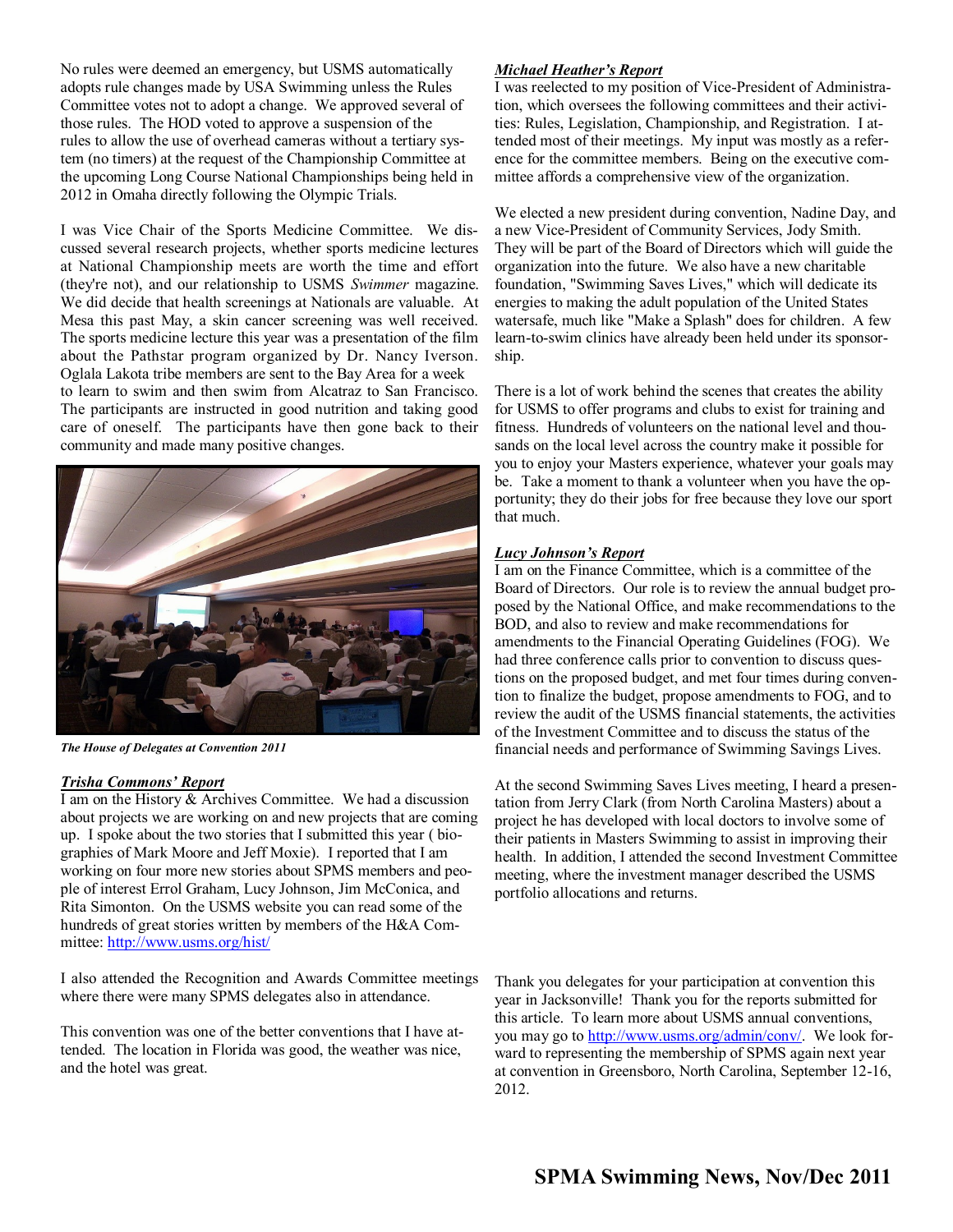### **San Luis Obispo Masters Short Course Yards Swim Meet Friday - Sunday, November 18-20, 2011**



#### **Sanction: Sanctioned by Southern Pacific Masters Swimming for USMS, Inc. Sanction #331-023**

**Location:** Sinsheimer Pool, 900 Southwood Drive, San Luis Obispo, CA 93401. Outdoor 50 meter x 25 yard, 8 lane course with eight deep water lanes for competition and nine lanes for warm-up/warm-down. Two separate courses with warm-up/warm-down lanes available may be used if needed due to a long timeline.

**Directions:** From North or South US 101, take Marsh St. off-ramp. Turn right on Broad St. (3rd stoplight), turn left on Orcutt Rd. (4th stoplight). Cross railroad tracks, then take 1st left onto Laurel Lane and left onto Southwood Dr (1st stop sign). Swim Center is one block at end of road.

**Entries:** See Note below. The pre-entry postmark deadline is Wednesday, November 9th **Deck entries**: For events on Friday, November 18th deck entries will close at 4:00 p.m.; all other deck entries close at 9:30 a.m. on Saturday, November 20th (for Saturday's events), and Sunday, November 21st(for Sunday's events). Age on November 21st determines age group for the meet. T**his is a Short Course YARDS Meet! Adjust your entry times accordingly.** 

**Seeding:** All events will be deck seeded fast to slow by entered time, all ages combined.

**Check-In:** Check-in for all events will be required. Check-in for Friday's events will close at 4:00 p.m. on Friday. Check-in for Saturday's events will close at 9:30 a.m. on Saturday. Check-in for Sunday's events will close at 9:30 a.m. on Sunday.

**Relays:** There will be no relays for this meet.

**Awards:** Individual: Ribbons for places 1 to 3. **Entry Fees:** \$20.00 per swimmer flat fee if you enter by the postmark deadline of Nov 9th . Deck entries allowed for a total of \$30.00. **Checks payable to: SLOSC** Mail consolidated entry card, a copy of your USMS 2011 or 2012 card, and check to: San Luis Obispo Gobbler Classic, P. O. Box 142, San Luis Obispo, CA 93406. **Questions:** Meet Director, Philip Yoshida, (805) 543- 9515 or office@sloswimclub.org. Meet info is also available at www.smpa.net.

**PLEASE NOTE:** This is a combined USA Masters and USA Swimming Competition. If entries warrant, the sessions may be split to accommodate more swimmers.

#### **FRIDAY, November 18, 2011**  Deck Entries must be received by 4:00 p.m.

**Event #**  (Women/Men) **Event**  1/2 200 Yard Freestyle 3/4 1650 Yard Freestyle

#### **SATURDAY, November 19, 2011 SUNDAY, November 20, 2011**

Deck Entries must be received by 9:30 a.m. Deck Entries must be received by 9:30am **Event # Event #** (Women/Men) **Event** (Women/Men) **Event**  11/12 100 Yard Butterfly 47/48 100 Yard Backstroke 15/16 50 Yard Breaststroke 51/52 100 Yard Individual Medley 25/26 100 Yard Freestyle 59/60 50 Yard Butterfly 29/30 50 Yard Backstroke 69/70 100 Yard Breaststroke

Deck Entries must be received by 9:30 a.m. Deck Entries must be received by 9:30 a.m. 75/76 50 Yard Freestyle 83/84 500 Yard Freestyle

#### **Hotel Information:**

**Remember to reserve early… San Luis Obispo is a popular place to visit most times of the year.** 

**The following hotels have helped accommodate our swimming visitors for past meets.** 

**Quality Suites** 

**1631 Monterey St, SLO** 

**(805) 541-5001**

**Note: Fill out an SPMA Consolidated Entry Card (go to www.spma.net, SCM 2011 season, SLO SCY meet form, fourth page).** 

### **SPMA Swimming News, Nov/Dec 2011**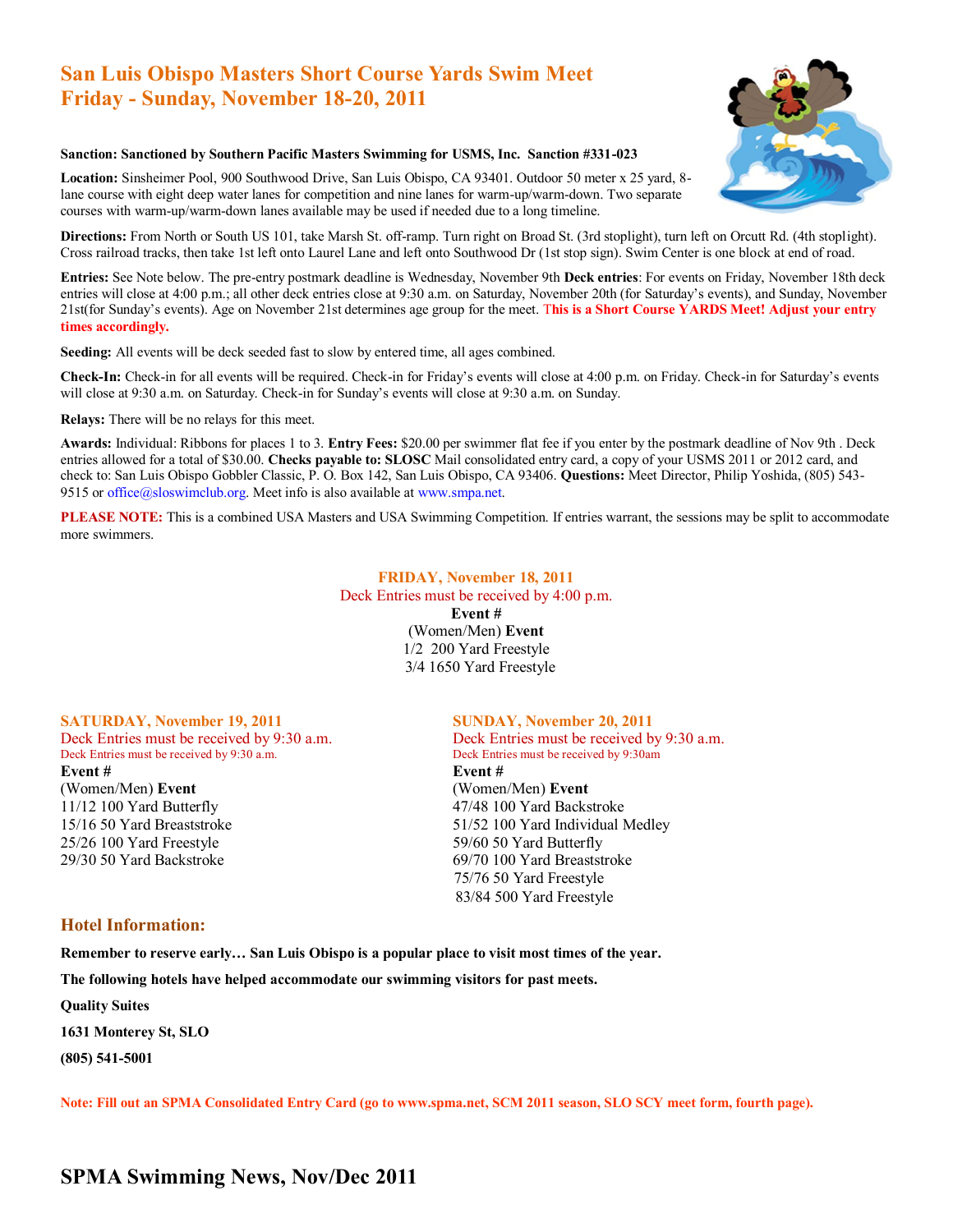### **Long Beach Grunions 2011 SPMS Short Course Meters Championships December 2nd – 4 th 2011**

#### **Sanction by Southern Pacific Masters Swimming for USMS, Inc. Sanction # 331-022**

**Facility:** The Belmont Plaza Olympic Pool, 4000 E. Olympic Plaza Dr., Long Beach, CA 90803.

**Directions:** Take the 405 Fwy. to the 7th Street exit. Go west on 7th Street to Redondo Ave. Then turn left on Redondo to Ocean Blvd., left on Ocean to Termino, right on Termino, and park only in the southeast lot. All day parking passes will be available at the meet.

**Fees:** Flat fee of \$45.00 if entered online or postmarked by Monday, November 14th. Entry fee includes a meet T-shirt. Add a \$10.00 late fee for all entries *postmarked* (or entered online) after Monday, November 14th. Entries received after November 14th will not appear in the meet program. All entries *must be received* by 6:00 p.m. on Monday, November 21st. No individual deck entries are allowed.

**Entries:** Swimmers are limited to entering a total of 6 individual events for the entire meet and no more than 5 individual events per day. If the meet is deemed too large, all athletes' sixth events will be dropped. On the entry form, please indicate your sixth event with an asterisk. There will be no refund of entry fees after November 21st. Age on December  $31<sup>st</sup>$ , 2011 determines age group for the meet.

**Relays:** Relay entries are \$10.00 per relay. All relays will be deck entered. Relay only swimmers may enter for a \$10.00 fee (which does not include a meet T-shirt) and must sign a consolidated entry card. There is no limit on relays, but swimmers may swim only one relay (men, women, or mixed) per event.

**Seeding:** All events will be seeded and swum slowest to fastest. Men and women will be seeded together for the 800 and 1500 m Freestyle and also the 400 m Individual Medley, based on entry time. Men and women will swim separately for all other individual events. Scoring will be by gender and age group. The 1500 m Freestyle may be limited to the first 80 entries at the discretion of the meet manager. Swimmers may enter both the 800 and 1500 m Freestyle.

**Timing:** Electronic timing will be used and two timers per lane will be provided.

**Check-in:** *Positive check-in is required for all events*. Swimmers may check in at www.SwimPhone.com or in-person at the meet. Check-in is available for the 1500 m Freestyle and will close at 8:30

a.m. on Friday.

Check-in for events 2 to 7 will close at 1:00 p.m. on Friday

Check-in for the 400m Freestyle will close at 8:30 a.m. on Saturday. Check-in for the 800m Freestyle will close at 8:30 a.m. on Sunday.

Check-in will close one hour prior to the anticipated start of an event, except that check-in will close at 11:00 a.m. for all remaining Saturday and Sunday events.

**Awards:** Individual: Medals for places 1 to 3 and ribbons for places 4 to 6 for each age group and gender. Relays: Medals for 1st place, ribbons for 2nd and 3rd places. There will be special awards for high point male and female swimmer in each age group, based on points from individual events. Awards to the top five teams, based on combined scoring for men and women, individual events plus relays.

**Entries:** Register online at www.lbgrunions.org, click on "Swim Meets," then on "Register." Or mail an SPMA entry card, copy of USMS card, and check (payable to: Long Beach Grunions) to: LB Grunions, c/o Bart Parnes, 645 Terrylynn Place, Long Beach, CA 90807. Receipt of entry will not be verified by phone. Send a SASE or stamped postcard for return receipt.

**Questions:** Call (714) 273-8793 or send an email to Kenny Brisbin, ken@supersource.com. For hotels, information, and directions, go to www.lbgrunions.org and click on "Swim Meets."

#### **Friday, December 2, 2011 Warm-up 8:00 a.m., Meet starts at 9:00 a.m.** Check in for 1500 m Freestyle closes at 8:30 a.m.

- 1. 1500 m Freestyle (Women, Men)
- 2. Women's 200 m Individual Medley
- 3. Men's 200 m Individual Medley
- 4. Women's 100 m Freestyle
- 5. Men's 100 m Freestyle
- 6. Women's 200 m Backstroke
- 7. Men's 200 m Backstroke
- 8. \*800 m Freestyle Relay (Women, Men, Mixed)

#### **Saturday, December 3, 2011 Warm-up at 8:00 a.m., Meet starts at 9:00 a.m.** Check in for the 400 m Freestyle closes at 8:30 a.m.

- 9. Women's 400 m Freestyle
- 10. Men's 400 m Freestyle
- 11. Women's 50 m Butterfly
- 12. Men's 50 m Butterfly
- 13. 400m Freestyle Relay (Women, Men, Mixed)
- 14. Women's 100 m Backstroke
- 15. Men's 100 m Backstroke
- 16. Women's 100 m Breaststroke
- 17. Men's 100 Breaststroke
- 18. Women's 200 m Butterfly
- 19. Men's 200 m Butterfly
- 20. \*200 m Medley Relay (Women, Men, Mixed)
- 21. Women's 50 m Freestyle
- 22. Men's 50 m Freestyle
- 23. 400 m Individual Medley (Women, Men)

#### **Sunday, December 4, 2011 Warm-up at 8:00 a.m., Meet starts at 9:00 a.m.**

Check in for the 800 m Freestyle closes at 8:30 a.m.

- 24. 800 m Freestyle (Women, Men)
- 25. Women's 100 m Butterfly
- 26. Men's 100 m Butterfly
- 27. Women's 50 m Breaststroke
- 28. Men's 50 m Breaststroke
- 29. \*400m Medley Relay (Women, Men, Mixed)
- 30. Women's 200 m Freestyle
- 31. Men's 200 m Freestyle
- 32. Women's 200 m Breaststroke
- 33. Men's 200 m Breaststroke
- 34. Women's 50 m Backstroke
- 35. Men's 50 m Backstroke
- 36. Women's 100 m Individual Medley
- 37. Men's 100 m Individual Medley
- 38. \*200 m Freestyle Relay (Women, Men, Mixed)

\*Relays: A swimmer may swim only one relay in each of events 8, 13, 20, 29, and 38.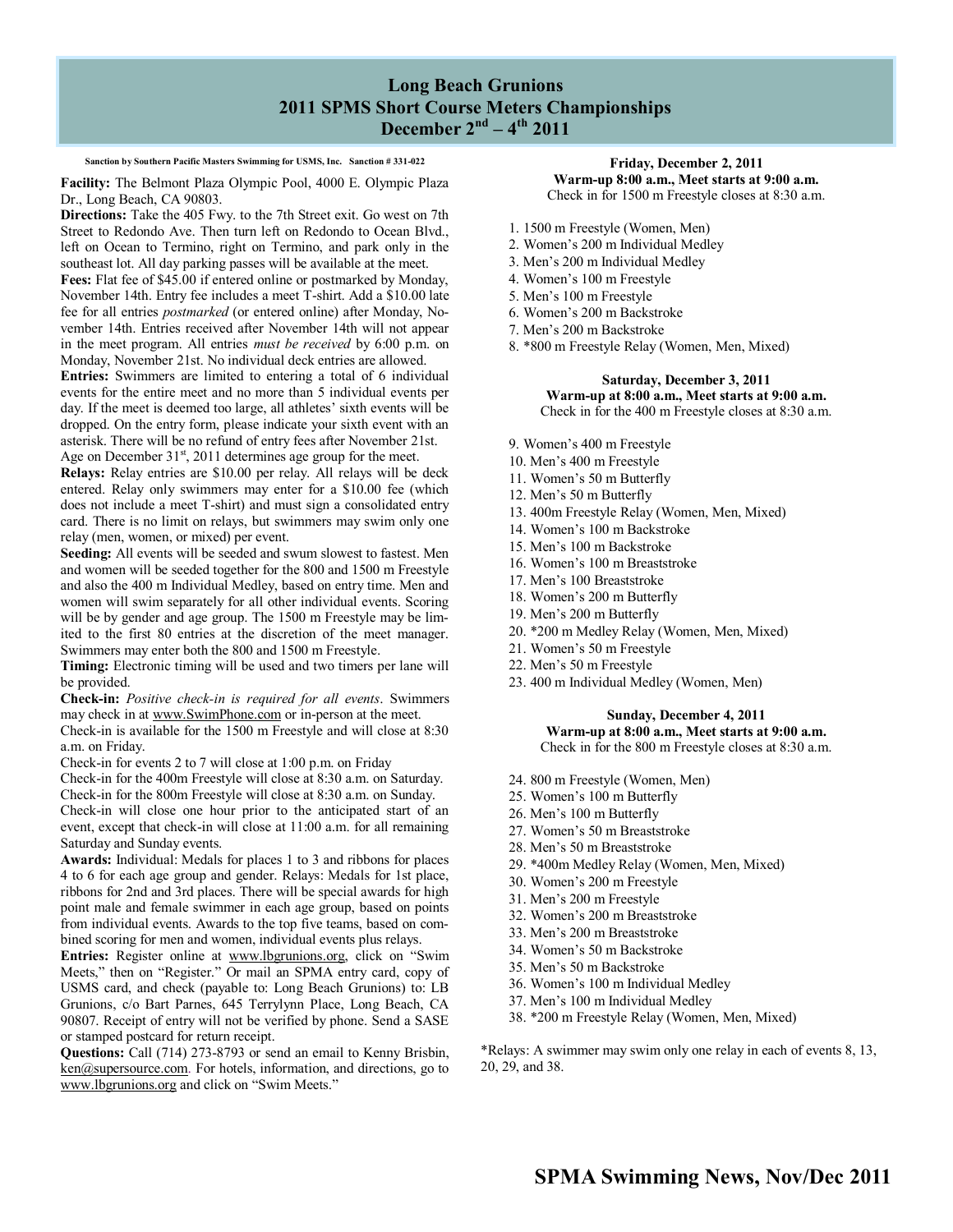#### **Mission Viejo Masters SCY Swim Meet Sunday, January 15th, 2012**

**Sanction by Southern Pacific Masters Swimming for USMS, Inc. Sanction #332-001**

**Facility:** Mission Viejo Pool is an outdoor, 25-yd. by 50-m competition pool at the Marguerite Aquatic Center, 27474 Casa Del Sol, Mission Viejo.

**Directions:** From the north or south, take the I-5 Freeway to the Alicia Parkway exit in Mission Viejo. Go east (away from the ocean) to Trabuco Road. Turn right on Trabuco to Marguerite Parkway.

Parking: The lower parking lot of the Marguerite Aquatics Center is closed for renovation. Parking opportunities are Marguerite Parkway – street parking will be allowed along the east side of Marguerite Parkway. Casta Del Sol - street parking will be allowed on the south side. Trabuco Road and Via Santa Clara – the public streets adjacent to the YMCA and the public parking lot on Via Santa Clara below Trabuco Road.

**Entries:** The pre-entry postmark deadline is Saturday, January  $7<sup>th</sup>$ , 2012. Deck registration is permitted. Deck entries will close at 8:00 a.m. for the 500 yd. Freestyle and 400 yd. Individual Medley, and at 10:30 a.m. for all other events. Age on January 15<sup>th</sup> determines age group for the meet. You must be at least 18 to compete. Swimmers are limited to 4 individual events.

**Seeding:** All events will be deck seeded slowest to fastest, by entered time. Check-in is not required in order to be deck seeded, except swimmers must check in to swim the 500 and 1000 yd. Freestyle and the 400 yd. Individual Medley.

**Relays:** All relays will be deck entered on SPMA relay forms available at the meet. Relay fees are \$2.00 per relay due upon entry. For each relay swimmer who is not entered in individual events, a fee of \$10.00 and a signed liability release must be submitted with the relay entry.

**Awards:** Individual: SPMA ribbons for places 1 to 3. Relay: SPMA ribbons for first place.

**Entry Fees:** \$25.00 per swimmer flat fee. Deck entries allowed for a total of \$35.00.

**Checks payable to**: Mission Viejo Nadadores (MVN). Mail consolidated entry card, a copy of your 2012 USMS card, and check to: Mission Viejo Nadadores Mark Moore, 25108-A Marguerite Parkway #391, Mission Viejo, CA 92692. **Questions:** Meet Director, Mark Moore (949) 489-1847; coach-

mark@mastersmvnswim.org.

**Snack Bar**: Hot and cold drinks, snacks, and food will be available for purchase.

#### **Sunday, January 15, 2012 Warm-up at 8:00 a.m. Meet starts at 8:30 a.m.**

- 1. 500 yd. Freestyle (check-in required)
- 2. 400 yd. Individual Medley (check-in required)
	- **Additional warm-up after 400 IM**

**Event #3 will start no earlier than 11:00 a.m.**

- 3. 200 yd. Freestyle
- 4. 50 yd. Butterfly
- 5. 100 yd. Backstroke
- 6. **25 yd. Freestyle\***
- 7. 200 yd. Medley Relay (men, women, or mixed)
- 8. 200 yd. Individual Medley
- 9. 50 yd. Breaststroke
- 10. 100 yd. Freestyle

#### 11**. 25 yd. Breaststroke\***

- 12. 100 yd. Butterfly
- 13. 50 yd. Backstroke
- 14. 200 yd. Freestyle Relay (men, women, or mixed)
- 15**. 25 yd. Butterfly\***
- 16. 100 yd. Breaststroke
- 17. 50 yd. Freestyle
- 18. **25 yd. Backstroke\***
- 19. 100 yd. Individual Medley
- 20. 200 yd. Fun Fin Relay
- 21. 1000 yd. Freestyle (check-in required)

**\*25 yd. events are not recognized by USMS and will not be submitted for Top Ten consideration.**

#### **Las Vegas Masters Vegas Free Play SCY Meet Saturday, February 18th, 2012**

**Sanction by Southern Pacific Masters Swimming for USMS, Inc. Sanction # 332-003**

**Facility**: Desert Breeze Park, 8275 W. Spring Mountain Road, indoor 50-meter by 25-yard pool. Six lanes will be available for warm-up.

**Directions:** From the I-15 Fwy., take the Flamingo Road exit (#38). Take Flamingo Road west for 3.54 miles. Turn right onto South Rainbow Blvd. and go 0.78 miles. Turn left onto Spring Mountain Road and go 1.70 miles. The pool is on the left.

**Entries:** The pre-entry postmark deadline is Monday, February 13<sup>th</sup>, 2012. Deck entries will close at 12:30 p.m. for the first six events. Age on February  $18<sup>th</sup>$  determines age group for the meet. You must be at least 18 to compete.

**Seeding:** All events will be deck-seeded slowest to fastest, by entered time, ages and genders combined. Check-in is not required in order to be deck seeded, except swimmers must check in to swim the 500 yd. Freestyle and the 400 yd. Individual Medley.

**Relays:** All relays will be deck entered. Relay fees are \$2.00 per relay due upon entry. For each relay swimmer who is not entered in individual events, a fee of \$5.00 and a signed liability release must be submitted with the relay entry.

**Awards:** Individual: SPMA ribbons for places 1 to 3. Relay: SPMA ribbons for first place.

**Special Awards**: Events marked VFP (Vegas Free Play) will have special awards from local casinos for "free play" at the casino. Winners of age groups will be eligible for coupons redeemable at Las Vegas casinos. You must be at least 21 years of age in order to get a VFP coupon.

**Entry Fees:** \$25.00 per swimmer flat fee. For swimmers in relays only, the fee is \$5.00. NOTE: deck entrants and online entries after February 17th will pay an additional \$10.00 entry charge.

**Checks payable to**: "Las Vegas Masters Coach Victor Hecker"

Mail consolidated entry card, a copy of your 2012 USMS card, and check to: Las Vegas SCY Meet, P. O. Box 204, Lake Forest, CA 92609-0204.

**Questions:** Victor Hecker, (702) 247-7788; Robert Mitchell,

mitchellrobert@cox.net, (949) 689-7946.

#### **Saturday, February 18, 2012 Warm-up at noon Events start at 1:00 p.m.**

1. 500 yd. Freestyle

- 2. 200 yd. Mixed Medley Relay
- 3. 100 yd. Individual Medley
- 4. 50 yd. Butterfly
- 5. 100 yd. Backstroke
- 6. 200 yd. Freestyle (VFP)
- 7. 50 yd. Breaststroke
- 8. 200 yd. Individual Medley
- 9. 100 yd. Butterfly
- 10. 50 yd. Freestyle
- 11. 50 yd. Backstroke
- 12. 400 yd. Individual Medley
- 13. 100 yd. Breaststroke
- 14. 100 yd. Freestyle (VFP)

# Expand your horizons!

Take a trip to a swim meet in a neighboring LMSC. For up-to-date information check out these websites: San Diego-Imperial: www.simasterswim.org New Mexico: www.zianet.com/pdjang/nmms/index.htm Arizona: www.azlmsc.org

**SPMA Swimming News, Nov/Dec 2011**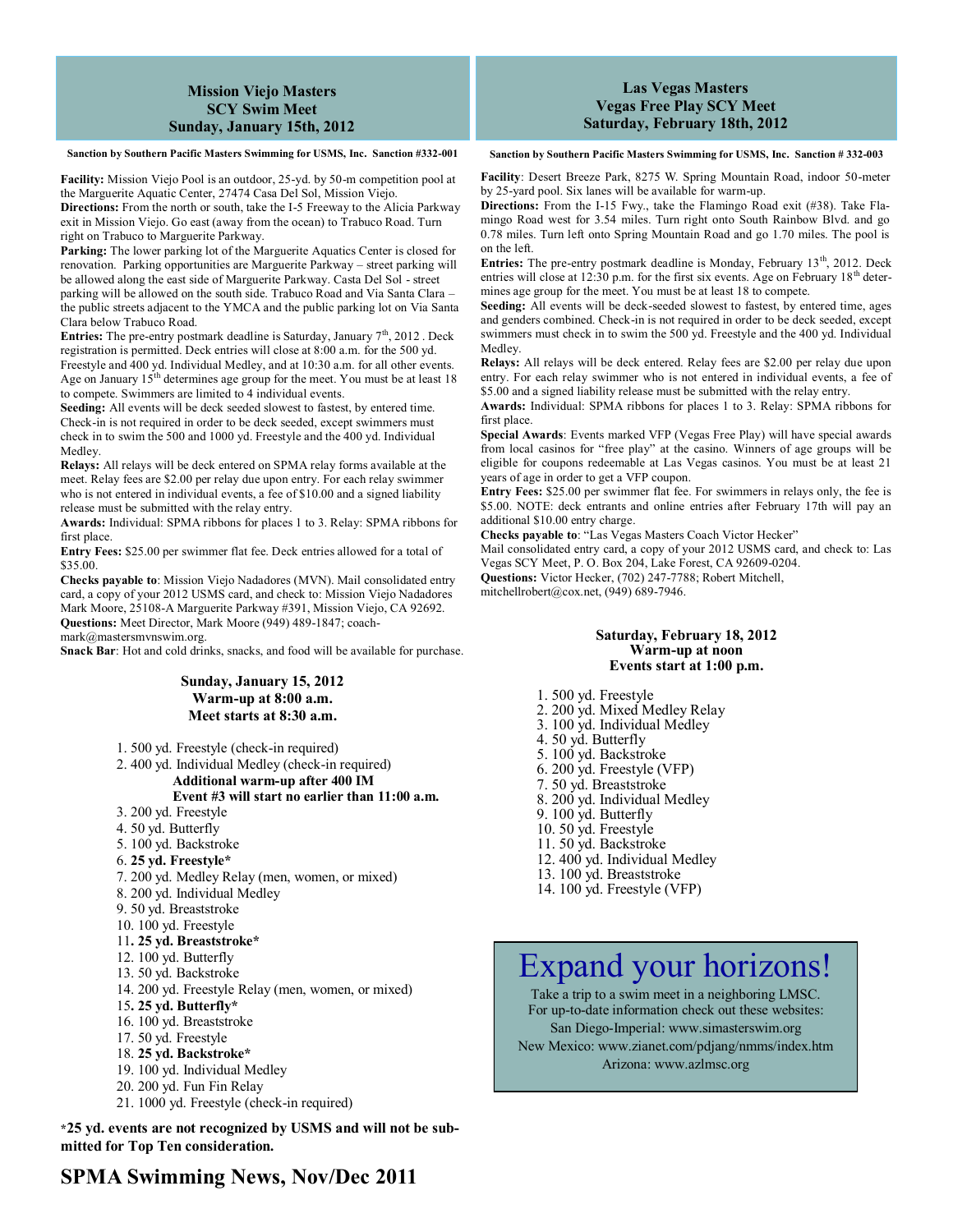### **A Good Core Food Plan**

#### **by Jessica Seaton, D.C.**

Nutrition is the most powerful tool in preventing and treating chronic illness. Eating a healthy diet, exercising regularly and not smoking would prevent 70% of chronic illness in this country. There isn't a pill that can match that kind of success rate.

Many swimmers think that since they don't smoke and they do exercise regularly, nutrition is not as important. Nutrition not only affects your long-term health, it is important to fuel your body properly for optimal performance both in and out of the water.

The core diet plan serves as a good starting point for most people. It follows the principles that author Michael Pollan stated so succinctly: *eat food, not too much, and mostly plants. Eat food* sounds so simple and logical. However many people are eating what can at best be called food-like substances that are highly processed and barely recognizable as whole food. The closer your food looks to its original state, the better. Whole grain pastas, cereals, and breads are better than white pastas and breads, but the whole grains themselves are the best. Brown rice is less processed than white rice, and therefore more nutritious. Fruits are best eaten as whole fruits, and are preferred over fruit juices. So the principle is that you want your food as whole or as close to the original form as possible.

Our portions are generally too large in this country and we often eat more than we need to. Each meal should contain about as much food as you can put in your two hands together. Snacks should be smaller. Most people feel best when eating every three to four hours, with three meals and two to three snacks. Eating less can be a challenge. There are certain tricks that may help: eat your meals on smaller plates, drink at least one glass of water before a meal, look at and smell your food before you begin eating, chew your food thoroughly, and eat slowly and mindfully.

A good diet is plant-based with adequate protein and good fats. The standard American diet (SAD) is meat-based with very few plants. This kind of diet has contributed to our high rates of obesity, diabetes, heart disease, and cancer. The core food plan recommends that your diet roughly consist of 45% carbohydrates, 25% protein, and 30% healthy fats. The easiest way to see if this is close to what you're consuming is to track your diet for several days using one of the free online or smart phone applications, such as livestrong.com or myfitnesspal.com.

Diet is much more than carbohydrates, proteins, and fats. Carbohydrates, which make up nearly half your food should include the most servings of non-starchy vegetables (asparagus, bell peppers, broccoli, cabbage, cauliflower, carrots, greens, green beans, kale, lettuce, mushroom, tomato, etc.), and half as many starchy vegetables (butternut squash, sweet potato, beets, corn, green peas). Also included in the carbohydrate category would be fruits, which should be the equivalent of about one to one and a half bananas, or two to three small apples, oranges, or peaches per day, or 30 to 45 grapes per day. Grains should be eaten as close to their whole form as possible. Depending on your caloric requirements and activity level, your total grains should be the equivalent of 1/2 of a bagel to 3/4 of a whole grain bagel or, one to 1 1/2 cups of a whole grain cooked cereal, or 2/3 to 1cup of rice per day.

Legumes (beans, hummus, lentils), low-fat dairy and dairy alternatives (cow, goat, nut, hemp, soy milk, yogurt, kefir) are considered as both carbohydrate and protein and should be included in a balanced diet.

Ideally part of your daily protein should be from plant sources such as legumes, nuts and seeds, as well as tofu, other soy foods, and miso. Animal sources include egg, cheese, fish, poultry, and meat. Where appropriate the animal sources should be lean, organic and grass fed. Grass-fed animals have a higher percentage of healthy fats than grain-fed animals. Organically raised animals are generally not pumped full of antibiotics and hormones. A serving should be about 3-4 ounces or about the size of the palm of your hand or a deck of cards. Two to three such servings a day is recommended on this plan.

Nuts and seeds belong to both the protein and the fats and oils category. Nuts are a healthy source of fat, and are high in calories. A daily dose would be 24 almonds. Fats and oils include avocado, butter, chocolate, coconut milk, half and half, olives, parmesan cheese, as well as what we think of as oils such as cooking oils. Cooking oils are preferably cold-pressed or extra virgin. They retain more nutrients that way.

A good diet includes a variety of foods to take advantage of all the different nutrients that various foods offer. A good rule of thumb is to try and eat every color of the rainbow every day. Blue/purple foods are good for the heart and mind, cellular functions, and are anti -cancer and anti-inflammatory. This group includes blue or black berries, purple cabbage, dates, eggplant, figs, purple grapes, purple kale, plums, and black rice. Red foods are good for your DNA, immune system, prostate, blood vessels and are also anti-inflammatory and anti-cancer. These include everything from cherries, kidney beans, to radishes, rooibos tea, and tomatoes. Orange foods are good for your skin, your cells in general, immune system and seem to contribute to longevity. This group includes acorn squash, apricots, carrots, grapefruit, mango, sweet potato, and turmeric root. Yellow foods are good for your eyes, brain, skin, and heart, and include corn, and succotash. White/tan foods can be anti-microbial, good for your liver and intestinal health and hormones. This group includes bean dips, cinnamon, dark chocolate, garlic, ginger, hummus, nuts, and whole grains. Green foods are anti-cancer, anti-inflammatory, are good for your brain, heart, liver, skin, and hormones. Green foods include green leafy vegetables, okra, rosemary, celery, broccoli, brussels sprouts, chard, kale, collard greens, and bamboo sprouts.

When designing your meals and snacks, it's important to include protein with every meal and every snack. This helps to control hunger and can keep stress eating in check. At a minimum you should have one serving of nuts and seeds (equals 4 almonds), one serving of legumes (1/2 cup lentils), and one each of a red, orange, yellow, green, and blue-purple fruit or vegetable per day. It is very important that you start your day with breakfast that includes a protein. This can be a shake if you don't have time to eat breakfast. Having breakfast will make you less ravenous at lunch or dinner.

Above all else enjoy your food, eat mindfully and peacefully, and share your meals with family and friends!

*Jessica Seaton, D.C. is a chiropractic orthopedist who uses a functional medicine approach and is in private in West Los Angeles. She has been swimming with West Hollywood Aquatics for more than 20 years. She can be reached at (310)470-0282 or at www.drjessicaseaton.com.* 

### **SPMA Swimming News, Nov/Dec 2011**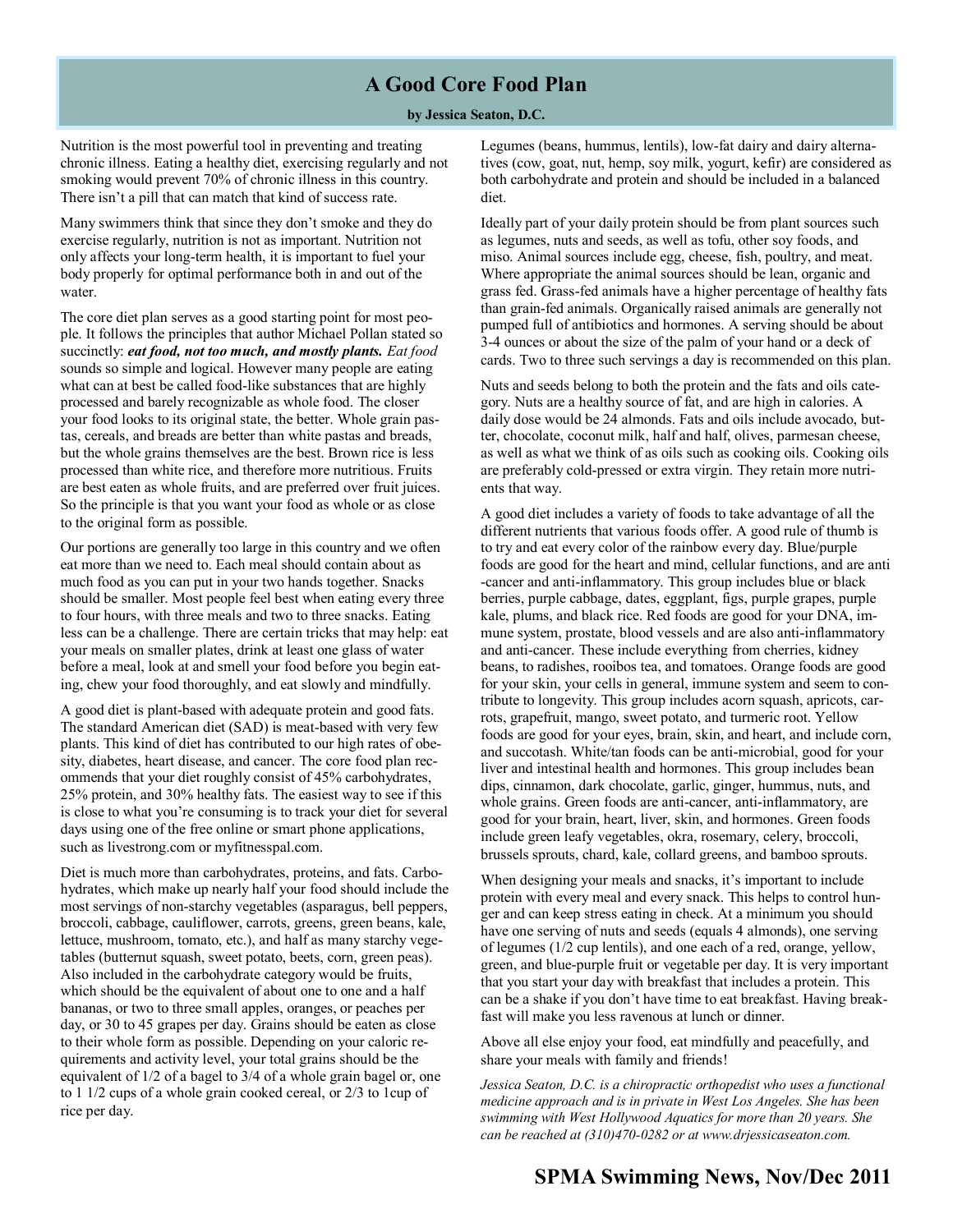#### **SWIM FOR LIFE**

**SAN LUIS OBISPO, SANTA BARBARA (North) and KERN** ATASCADERO: Team KMAN Jennifer Glenesk (805) 610-7573jglenesk@charter.net, www.teamkman.org ATASCADERO: No. SLO Masters Kass Flaig (805) 704-9797, kassflaig@hotmail.com, www.c2multisport.com BAKERSFIELD: Gold Wave Masters Chris Hansen (661) 654-2327; chansen 6@csub.edu<br>BAKERSFIELD Swim Club Chris Hansen Chris Hansen (661) 654-2327; chansen 6@csub.edu BAKERSFIELD Swim Club Keith Moore, bsc@bakersfieldswimclub.org, www.bakersfieldswimclub.org BAKERSFIELD Aquatics Club Charles Pike (661) 395-4663, bakersfieldaquatics@yahoo.com, www.bakersfieldaquatics.org LOMPOC: Lompoc's Other Swim Team Frank Piemme (805) 735-7574, conniefrank @verizon.net<br>
PASO ROBLES: North County Aquatics Namey Sznejkowski (805) 238-5591, betco@yahoo.com, PASO ROBLES: North County Aquatics Nancy Sznejkowski (805) 238-5591, betco@yahoo.com, www.northcountyaquatics.org<br>Philip Yoshida (805) 543-9515, office@sloswinclub.org, www.sloswinclub.org SAN LUIS OBISPO Masters **Philip Yoshida (805) 543-9515**, office@sloswimclub.org, www.sloswimclub.org<br>Philip Yoshida (805) 781-3488 x 17, sloaquatics@kennedyclubs.com, www.kenn **SANTA BARBARA (South) and VENTURA** OJAI: Ojai Masters<br>
OJAI: Ojai Masters Rick Goeden (805) 646-6884, theswimguy@sbcglobal.net<br>
SANTA BARBARA Aquatics Club<br>
Gregg Wilson (805)252-6469, sbacmasters@gmail.com, w SANTA BARBARA Aquatics Club Gregg Wilson (805)252-6469, sbacmasters@gmail.com, www.sbaquatics.com<br>SANTA BARBARA: UCSB Masters Mass and Maya Higashijima (805) 893-2505, ucsbmasters@gmail.com SANTA BARBARA: UCSB Masters Naya Higashijima (805) 893-2505, ucsbmasters@gmail.com<br>SANTA BARBARA Masters SANTA SES Swim Office (805) 966-9757, swimoffice@sbswim.org SANTA BARBARA Masters SB Swim Office (805) 966-9757, swimoffice@sbswim.org<br>SANTA BARBARA: Oceanducks Emilio Casanueva (805) 637-8331, emilio@zapallar.net SANTA BARBARA: Oceanducks Emilio Casanueva (805) 637-8331, emilio@zapallar.net THOUSAND OAKS: Conejo Simi Aquatics Jon Irwin (310) 658-7276, jirwin@earthlink.com, www.csaswim.com<br>THOUSAND OAKS: Conejo Valley Multisport Masters Nancy Kirkpatrick-Reno (818) 469-9972, nancy@conejovalleymultisp THOUSAND OAKS: Daland Masters Kevin Lane (818) 917-6930, klane1956ct@sbcglobal.net, www.dalandswim.com<br>THOUSAND OAKS: South Coast Aquatics Matt Warshaw (805) 660-2082, matt@southcoastaquatics.com, www.southcoasta **LOS ANGELES (North)** CLAREMONT: The Claremont Club John Ries (909) 625-6791, tccswim@hotmail.com<br>COVINA: Covina Aq. Assn: Masters Swimming Christine Maki (626) 641-5680, covinamastersswi COVINA: Covina Aq. Assn: Masters Swimming Christine Maki (626) 641-5680, covinamastersswimteam@yahoo.com L.A. Van Nuys: SCAQ Office (310) 390-5700, www.swim.net/scaq<br>
LANCASTER: Oasis Masters
SCAQ Office (310) 390-5700, www.swim.net/scaq LANCASTER: Oasis Masters Tom Otto (661) 948-0057, ottolfixit@hotmail.com<br>
PALMDALE: Canyons Aquatic Masters Tom Masters Jeff Conwell (661) 993-2868, jeffc@canyons.org, PALMDALE: Canyons Aquatic Masters Jeff Conwell (661) 993-2868, jeffc@canyons.org, www.canyons.org<br>PASADENA: Caltech Masters Jeff Conwell (661) 993-2868, jeffc@canyons.org, www.canyons.org PASADENA: Caltech Masters Suzanne Dodd (626) 449-7536, sdodd@ipac.caltech.edu<br>PASADENA: Rose Bowl Masters Chad Durieux (626) 564-0330, cdurieux@rosebowlaqua PORTER RANCH: Porter Valley Masters Matt Olaya (661) 305-9720, alphamaleswim@gmail.com, www.pvmasters.com SANTA CLARITA Masters Lance O'Keefe, lokeefe@santa-clarita.com, pool: (661) 250-3767 WALNUT: Faster Masters Swim Team Louis Boehle (909) 657-7758, louisboehle@mac.com **LOS ANGELES (Westside)** CALABASAS: City of Calabasas Masters Raine Kishimoto (818) 222-2782 x 110, lkishimoto@cityofcalabasas.com<br>EL SEGUNDO MASTERS City of El Segundo (310) 524-2700 x2738 EL SEGUNDO MASTERS<br>
HOLLYWOOD: Hollywood Wilshire YMCA<br>
Ricardo Espinoza (213) 639-7547, ricardo L.A. Pac Palisades, Santa Monica, Culver, Westwood, LMU L.A. WEST: UCLA Bruin Masters WOODLAND HILLS: Southwest Aq Masters Fred Shaw (818) 347-1637, swamfred@aol.com, www.swam.us **LOS ANGELES (Central and South)** CATALINA Channel Swimming Federation Carol Sing (619) 588-2677, swim@swimcatalina.org, www.swimcatalina.org<br>Carolynaming Los Angeles Matter of Matt Harrigan, matt@swimmingla.com or Andy Copley, andy@swimmingla.com L.A. Echo Park and USC: SCAQ<br>
L.A. MID-WILSHIRE: Meridian Swim Club<br>
L.A. MID-WILSHIRE: Meridian Swim Club<br>
Vanessa Mesia (310) 729-2971, vanessamesia@sbc L.A.: Los Angeles Athletic Club Masters Vanessa Mesia (310) 729-2971, vanessamesia@sbcglobal.net, www.laac.com<br>SOUTH GATE Masters Swim Team Patricia Mitchell (323) 563-5446, pmitchell@sogate.org **LOS ANGELES (South Bay and East County)** LONG BEACH: Long Beach Masters Swim Cindy Summers (562) 416-6755, summerscm@hotmail.com<br>
LONG BEACH: Shore Aquatic Masters Companies (562) 644-3883, europeanhouse@aol.com, www LONG BEACH: Shore Aquatic Masters Robert Lynn (562) 644-3883, europeanhouse@aol.com, www.shoreaquatics.com<br>
LOS ALAMITOS Masters Corey Lakin (562) 430-1073 x511, clakin@ci.los-alamitos.ca.us, www.ci.los-alam MANHATTAN BEACH: Magnum Masters Chuck Milam (310) 546-3601, cdmilam@hotmail.com, www.manhattancc.com<br>RANCHO PALOS VERDES: Zenith Aquatics Shari Twidwell (310) 947-1323, shari@zapswimming.com, www.zapswimming **INLAND EMPIRE**<br>BEAUMONT Masters BEAUMONT Masters Christy Arwood (951) 769-2087, christy@nds-ca.net<br>CORONA: Circle City Aquatics Coronal Scott Gainey (949) 315-1013, coachgainey@gmail.co CORONA: Corona Aquatic Team Masters John Salvino (866) SWM-CRNA, coachsalvino@hotmail.com<br>RIVERSIDE: Riverside Aquatics Assn. Carrie Ridgway (951) 205-2268, info@raa-swim.org, www.raa RIVERSIDE: Riverside Aquatics Assn.<br>
TEMECULA: City of Temecula Masters Currie Ridgway (951) 205-2268, info@raa-swim.org, www.raa-swim.org<br>
Gwen WIllcox (951) 694-6410, gwen.willcox@cityoftemecula.org **ORANGE COUNTY**<br>ALISO VIEJO: Renaissance Club Sport COTO DE CAZA: Coyotes Community Contract (949) 858-4100 x257, cotocoyotes@gmail.com<br>FULLERTON: FAST Masters Team Bill Jewell (949) 466-6523, swimbill@sbcglobal.net, www.fa HUNTINGTON BEACH: Golden West Swim Club Cindy Lim (714) 397-0132, cindyhlim@msn.com, www.goldenwestswimclub.com IRVINE Novaquatics COLLING COLLING COLLING (949) 338-6682, info@novamasters.com, www.novamasters.com<br>IRVINE: UCI Masters<br>Charlie Schober (949) 824-7946, ctschobe@uci.edu, www.masterswim.uci.edu IRVINE: UCI Masters<br>
IRVINE: UCI Masters Charlie Schober (949) 824-7946, ctschobe@uci.edu, www.masterswim.uci.edu<br>
Mark Moore (949) 233-6521, swimoffice@mvnswim.org, www.mastersmvnsw NEWPORT BEACH Lifeguard Association Jim Turner (949) 644-3046, jturner@nbfd.net, www.newportlifeguard.org<br>TUSTIN: SOCAL Aquatics **LAS VEGAS**<br> **HENDERSON Southern Nevada Masters** HENDERSON Southern Nevada Masters Frank Lowery (702) 400-2790, flowery 19@cox.net, www.lowerysmultisport.com<br>
LAS VEGAS: Las Vegas Masters Frank Lowery (702) 247-7788, heckerrealestate@hotmail.com LAS VEGAS: Las Vegas Masters Victor Hecker (702) 247-7788, heckerrealestate@hotmail.com<br>
LAS VEGAS: Swim Las Vegas Kara Robertson (702) 2498-2316, swimlasvegas@gmail.com, w

SAN LUIS OBISPO: Kennedy Club Masters Linda Stimson (805) 781-3488 x 17, sloaquatics@kennedyclubs.com, www.kennedyclubs.com<br>SANTA MARIA: Santa Maria Swim Club Mike Ashmore (805) 928-9655, santamariaswim@verizon.com, www.sa Mike Ashmore (805) 928-9655, santamariaswim@verizon.com, www.santamariaswim.net Martin Armstrong (805) 794-5525, kelpbedd@yahoo.com, www.ciymca.org CARPINTERIA: Channel Island Vic Anderson (805) 403-5425, delphis13@msn.com, channelislandmasters.blogspot.com THOUSAND OAKS: Conejo Valley Multisport Masters Nancy Kirkpatrick-Reno (818) 469-9972, nancy@conejovalleymultisportmasters.com<br>THOUSAND OAKS: Daland Masters Kevin Lane (818) 917-6930, klanel 956ct@sbcglobal.net, www.daland Matt Warshaw (805) 660-2082, matt@southcoastaquatics.com, www.southcoastaquatics.com VENTURA COUNTY Masters Jason York (408) 821-5600, jason.e.york@gmail.com, www.buenaventuraswimclub.org VENTURA: Rio Mesa Masters Toby Petty (805) 642-6674, tonthego00@sbcglobal.net, www.riomesaswimclub.com Chad Durieux (626) 564-0330, cdurieux@rosebowlaquatics.org, www.rosebowlaquatics.org Ricardo Espinoza (213) 639-7547, ricardoespinoza@ymcala.org<br>SCAQ Office (310) 390-5700, www.swim.net/scaq Erica Stebbins (310) 206-1787, estebbins@recreation.ucla.edu MALIBU Community Pool Swims Masters Molly Larson (310) 456-2489 x272, mlarson@ci.malibu.ca.us, www.ci.malibu.ca.us<br>WEST HOLLYWOOD Aquatics Michael Jorgensen (310) 288-6555 (team hotline), info@wh2o.org, www.wh2o.org Michael Jorgensen (310) 288-6555 (team hotline), info@wh2o.org, www.wh2o.org L.A. MID-WILSHIRE: Meridian Swim Club Vanessa Mesia (310) 729-2971, vanessamesia@sbcglobal.net, www.meridiansportsclub.com<br>L.A.: Los Angeles Athletic Club Masters Vanessamesia (310) 729-2971, vanessamesia@sbcglobal.net, ww Patricia Mitchell (323) 563-5446, pmitchell@sogate.org Yuji Utsumi, (562) 252-0220, info@lbgrunions.com, www.lbgrunions.com HAWTHORNE: South Bay Swim Team Kathy Davids Gore (310) 643-6523, kdavids@socal.rr.com, www.southbayswimteam.org<br>LA MIRADA: La Mirada Armada LA MIRADA: La Mirada Armada Beverly Garman (949) 552-1710, ihaccoach@aol.com, www.swimarmada.com LONG BEACH: Alpert JCC Sascha Bryon-Zwick (562) 426-7601 x1035, sbryanzwick@alpertjcc.org, www.alpertjcc.org LOS ALAMITOS Masters Corey Lakin (562) 430-1073 x511, clakin@ci.los-alamitos.ca.us, www.ci.los-alamitos.ca.us<br>MANHATTAN BEACH: Magnum Masters Chuck Milam (310) 546-3601, cdmilam@hotmail.com, www.manhattance.com RANCHO PALOS VERDES: Zenith Aquatics Shari Twidwell (310) 947-1323, shari@zapswimming.com, www.zapswimming.com<br>TORRANCE : LA Peninsula Swimmers Debi Blair (310) 813-9656, info@lapsmasters.org, www.lapsmasters.org Debi Blair (310) 813-9656, info@lapsmasters.org, www.lapsmasters.org Scott Gainey (949) 315-1013, coachgainey@gmail.com, www.ccaqswim.org TEMECULA: City of Temecula Masters Gwen WIllcox (951) 694-6410, gwen.willcox@cityoftemecula.org<br>TEMECULA Swim Club Gub Bryan Davis (951) 285-2718, headcoach@temeculaswimclub.com, www.temeculaswimclub.com YUCAIPA: Masters of Yucaipa Jason Bradbury (951) 845-7458, ystcoach.jason@verizon.net, www.yucaipaswim.org ALISO VIEJO: Renaissance Club Sport Alex Isaly (949) 643-6700, alex.isaly@clubsports.com, www.renaissanceclubsport.com/aliso-viejo<br>COSTA MESA: Orange Coast Masters Swimming Anthony Iacopetti (714) 369-9555, aiacopetti@occ. Anthony Iacopetti (714) 369-9555, aiacopetti@occ.cccd.edu, www.coastmastersswimming.com Bill Jewell (949) 466-6523, swimbill@sbcglobal.net, www.fastswim.org MISSION VIEJO Masters Mark Moore (949) 233-6521, swimoffice@mvnswim.org, www.mastersmvnswim.org<br>Mark Desmond (949) 306-3599, markdesmond@highhopes.ws, www.pacificcoastaqua NEWPORT BEACH: Pacific Coast Aquatics Mark Desmond (949) 306-3599, markdesmond@highhopes.ws, www.pacificcoastaquatics.org<br>Mark Desmond (949) 644-3046, jturner@nbfd.net, www.newportlifeguard.org MEARON DEWPORT BEACH Lifegua TUSTIN: SOCAL Aquatics<br>
YORBA LINDA: East Lake Eagle Rays Mike Pawloski (714) 372-6273, bonuspak@earthlink.net Mike Pawloski (714) 372-6273, bonuspak@earthlink.net

LAS VEGAS: Swim Las Vegas 
Kara Robertson (702) 498-2316, swimlasvegas@gmail.com, www.swimly.com<br>
LAS VEGAS: Viva Las Vegas Masters

Melissa Gutierrez (702) 480-4321. nivgutierrez@cox.net Melissa Gutierrez (702) 480-4321, mjvgutierrez@cox.net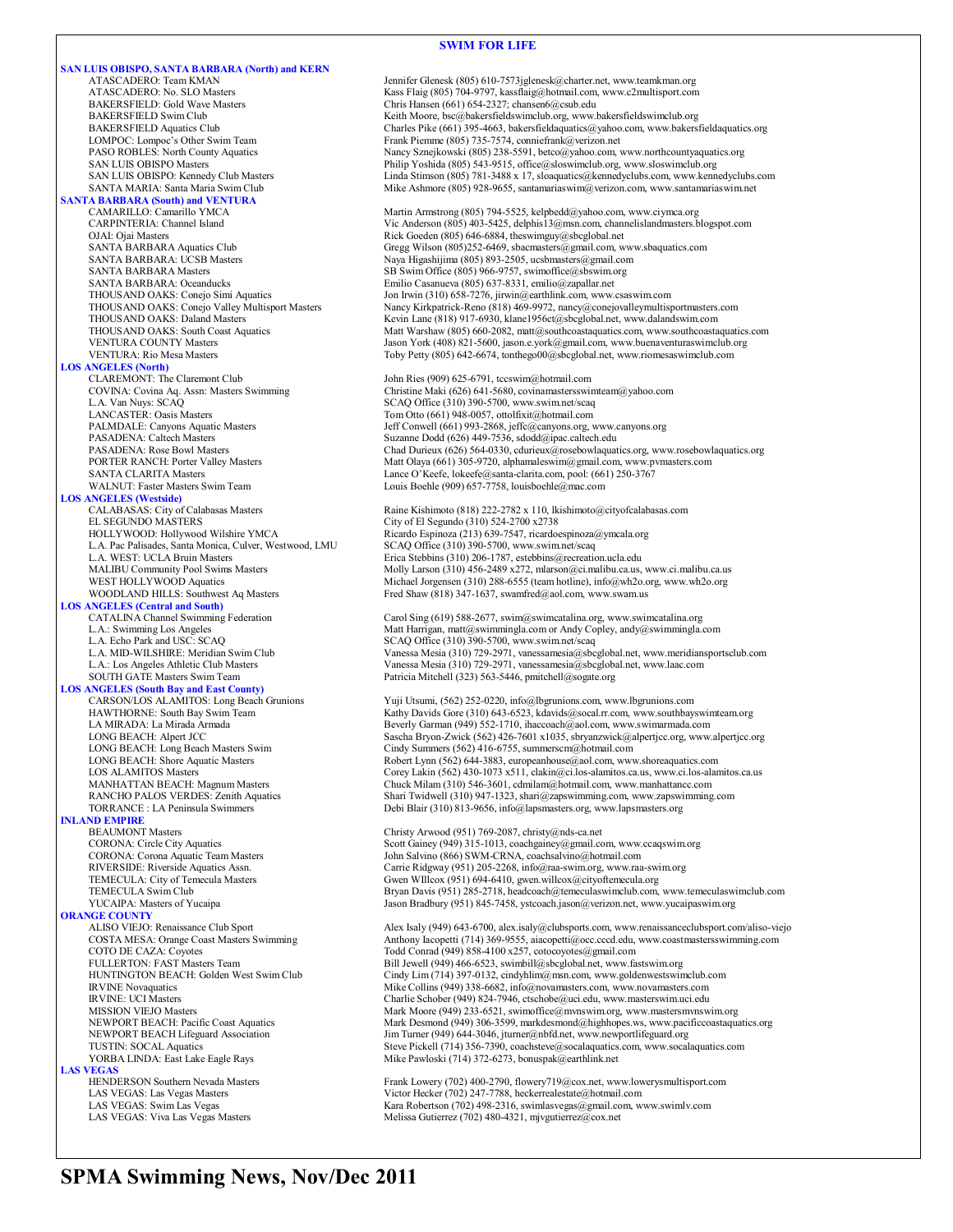

### **2012 Membership Application**

*All memberships expire on December 31, 2012* 

Renewal – my last USMS number was \_\_\_New registration **You can register online at:**



**http://www.usms.org/reg/**

#### **Register with the same name you will use for competition. Please print clearly.**

| Last Name                |     |                   | <b>First Name</b> |                         | MI |  |
|--------------------------|-----|-------------------|-------------------|-------------------------|----|--|
| <b>Street Address</b>    |     |                   |                   |                         |    |  |
| City/State/Zip           |     |                   |                   | Phone                   |    |  |
| Date of Birth (mm/dd/yy) | Age | Sex (circle)<br>M | E-mail address    |                         |    |  |
| Club or Unattached       |     |                   |                   | Today's Date (required) |    |  |
|                          |     |                   |                   |                         |    |  |

### **RELATED MEMBERSHIPS & CERTIFICATIONS**

| 11 LLA I LD MLMDLINJHII O & OLIN I II IVA HONO                                                                            |                                                                                    |                                                                                     |
|---------------------------------------------------------------------------------------------------------------------------|------------------------------------------------------------------------------------|-------------------------------------------------------------------------------------|
| I am a: Masters Coach<br><b>Certified Official</b>                                                                        | I am a member of:<br>YMCA<br>__ USA Triathlon<br><b>USA Swimming</b>               |                                                                                     |
|                                                                                                                           | <b>FULL-YEAR FEES (if joining)</b><br>between Nov. 1, 2011, and<br>Aug. 31, 2012): | <b>END-OF-YEAR FEES (if</b><br>joining between Sep. 1,<br>2012, and Oct. 31, 2012): |
| US Masters Swimming full-year fee (\$31) or end-<br>of-year fee (\$26) plus LMSC (local governing<br>body) fee $(\$13)$ : | 44.00                                                                              | 34.00<br>S.                                                                         |
| I wish to contribute this amount to the<br>International Swimming Hall of Fame Foundation:                                |                                                                                    |                                                                                     |
| I wish to contribute this amount to the<br>USMS "Swimming Saves Lives" Fund:                                              |                                                                                    |                                                                                     |
| I wish to contribute this amount to my LMSC:<br>Total:                                                                    |                                                                                    |                                                                                     |

Benefits of Membership include a subscription to USMS's magazine, *SWIMMER*, during the length of the membership year (\$8.00 of the annual dues is designated for the magazine subscription).

USMS Registered swimmers are covered with secondary accident insurance:

1) in practices supervised by a USMS member or USA Swimming certified coach where all swimmers are USMS registered.

2) in USMS sanctioned meets where all competitors are USMS registered.

Please allow 2 weeks processing time.

WAIVER: I the undersigned participant, intending to be legally bound, hereby certify that I am physically fit and have not been otherwise informed by a physician. I acknowledge that I am aware of all the risks inherent in Masters swimming (training and competition) including possible permanent disability or death, and agree to assume all of those risks. AS A CONDITION OF MY PARTICIPATION IN THE MASTERS SWIMMING PROGRAM OR ANY ACTIVITIES INCIDENT THERETO, I HEREBY WAIVE ANY AND ALL RIGHTS TO CLAIMS FOR LOSS OR DAMAGES, INCLUDING ALL CLAIMS FOR LOSS OR DAMAGES CAUSED BY THE NEGLIGENCE, ACTIVE OR PASSIVE, OF THE FOLLOWING: UNITED STATES MASTERS SWIMMING, INC., THE LOCAL MASTERS SWIMMING COMMITTEES, THE CLUBS, HOST FACILITIES, MEET SPONSORS, MEET COMMITTEES, OR ANY INDIVIDUALS OFFICIATING AT THE MEETS OR SUPERVISING SUCH ACTIVITES. In addition, I agree to abide by and be governed by the rules of USMS.

**Signature (***required***):** \_\_\_\_\_\_\_\_\_\_\_\_\_\_\_\_\_\_\_\_\_\_\_\_\_\_\_\_\_\_\_\_\_\_\_\_\_\_\_\_\_\_\_\_\_\_\_\_\_\_\_\_\_\_\_\_\_ **Date** \_\_\_\_\_\_\_\_\_\_\_\_\_

*Please make check for total fee plus any donation amounts payable to:*

Mail check (do not send cash) and completed form to: SPMS Registrar Dan Wegner

3773 Price Ridge Ct Las Vegas, NV 89147